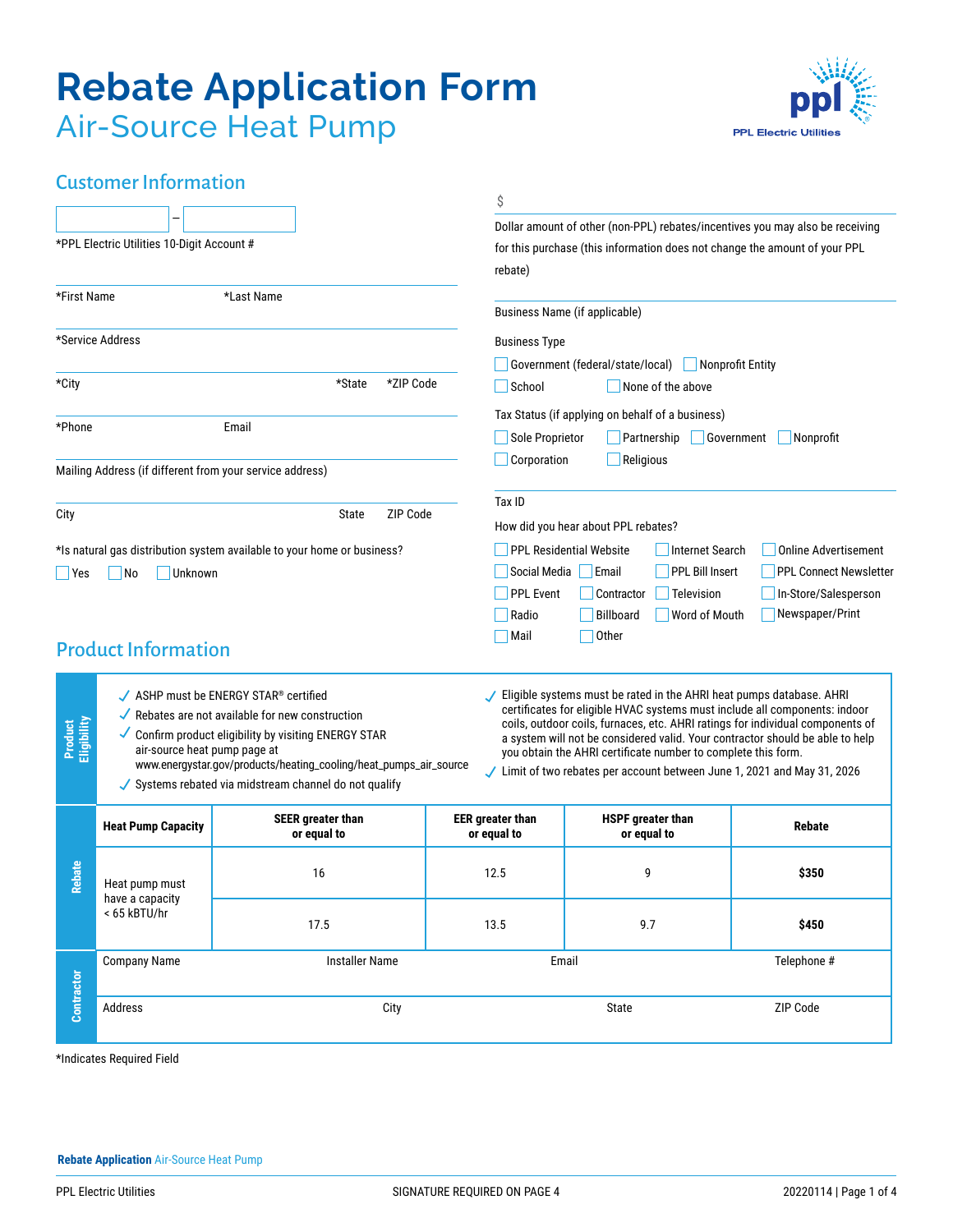|                             | Were existing units in working order?                                                                                                               | <b>Yes</b><br>No<br>N/A                | Age of existing heating unit: _____________ |                                 |  |  |  |
|-----------------------------|-----------------------------------------------------------------------------------------------------------------------------------------------------|----------------------------------------|---------------------------------------------|---------------------------------|--|--|--|
|                             | *What heating system did you replace?                                                                                                               |                                        |                                             |                                 |  |  |  |
|                             | Air-Source Heat Pump                                                                                                                                | Ground-Source Heat Pump                | <b>Electric Resistance</b>                  | <b>Electric Furnace</b>         |  |  |  |
| <b>Old Unit</b>             | No Heat                                                                                                                                             | Propane Furnace                        | Natural Gas Furnace                         | Oil Furnace                     |  |  |  |
|                             | *What cooling system did you replace?                                                                                                               |                                        |                                             |                                 |  |  |  |
|                             | Air-Source Heat Pump                                                                                                                                | Central A/C                            |                                             | No Previous Cooling System      |  |  |  |
|                             | Room A/C                                                                                                                                            |                                        |                                             |                                 |  |  |  |
|                             | *If Room Air Conditioner is selected above, do your room A/Cs cool at least 80% of the interior of your home?                                       |                                        | No<br><b>P</b> Yes                          |                                 |  |  |  |
|                             | *Manufacturer                                                                                                                                       | *New Outdoor Model #                   |                                             | *New Outdoor Serial #           |  |  |  |
|                             | *New Indoor Model #<br>*Air Handler/Furnace Model #                                                                                                 |                                        |                                             | *Installation Date (MM/DD/YYYY) |  |  |  |
|                             | EER (min. 12.5)                                                                                                                                     |                                        |                                             | _____/ _____/ _________         |  |  |  |
| New System 1                | <b>SEER</b> (min. 16)                                                                                                                               |                                        | *New Heating Capacity (kBTU/hr)             |                                 |  |  |  |
|                             | HSPF (min. 9)                                                                                                                                       | AHRI#                                  |                                             | *New Cooling Capacity (kBTU/hr) |  |  |  |
|                             | *Backup heating type:<br>Gas/Oil<br><b>Electric Resistance</b><br>$\bigcup$ N/A                                                                     |                                        |                                             |                                 |  |  |  |
|                             | For multi-unit please complete below.                                                                                                               |                                        |                                             | $1$ ton = $12$ kBTU             |  |  |  |
|                             |                                                                                                                                                     |                                        |                                             | Must be 65 kBTU/hr or less      |  |  |  |
|                             | Were existing units in working order?                                                                                                               | Yes<br>N/A<br>$\overline{\mathsf{No}}$ | Age of existing heating unit: ____________  |                                 |  |  |  |
|                             | *What heating system did you replace?                                                                                                               |                                        |                                             |                                 |  |  |  |
|                             | Air-Source Heat Pump                                                                                                                                | Ground-Source Heat Pump                | <b>Electric Resistance</b>                  | <b>Electric Furnace</b>         |  |  |  |
| Old Unit 2                  | No Heat                                                                                                                                             | Propane Furnace                        | Natural Gas Furnace                         | Oil Furnace                     |  |  |  |
|                             | *What cooling system did you replace?                                                                                                               |                                        |                                             |                                 |  |  |  |
|                             | Air-Source Heat Pump<br>Central A/C                                                                                                                 |                                        |                                             | No Previous Cooling System      |  |  |  |
|                             |                                                                                                                                                     | Room A/C<br>Ground-Source Heat Pump    |                                             |                                 |  |  |  |
|                             | *If Room Air Conditioner is selected above, do your room A/Cs cool at least 80% of the interior of the your home?<br>$\sqrt{\frac{1}{1}}$ No<br>Yes |                                        |                                             |                                 |  |  |  |
|                             |                                                                                                                                                     |                                        |                                             |                                 |  |  |  |
|                             | *Manufacturer                                                                                                                                       | *New Outdoor Model #                   |                                             | *New Outdoor Serial #           |  |  |  |
|                             |                                                                                                                                                     |                                        |                                             |                                 |  |  |  |
|                             | *New Indoor Model #                                                                                                                                 | *Air Handler/Furnace Model #           |                                             | *Installation Date (MM/DD/YYYY) |  |  |  |
|                             |                                                                                                                                                     |                                        |                                             |                                 |  |  |  |
|                             | <b>SEER</b> (min. 16)                                                                                                                               | EER (min. 12.5)                        |                                             | *New Heating Capacity (kBTU/hr) |  |  |  |
|                             | HSPF (min. 9)                                                                                                                                       | AHRI#                                  |                                             | *New Cooling Capacity (kBTU/hr) |  |  |  |
| New System 2 If applicable. |                                                                                                                                                     |                                        |                                             |                                 |  |  |  |
|                             | *Backup heating type:<br>Gas/Oil                                                                                                                    | <b>Electric Resistance</b><br>N/A      |                                             |                                 |  |  |  |
|                             |                                                                                                                                                     |                                        |                                             | $1$ ton = $12$ kBTU             |  |  |  |
|                             |                                                                                                                                                     |                                        |                                             | Must be 65 kBTU/hr or less      |  |  |  |
|                             |                                                                                                                                                     |                                        |                                             |                                 |  |  |  |
|                             |                                                                                                                                                     |                                        |                                             |                                 |  |  |  |
|                             |                                                                                                                                                     |                                        |                                             |                                 |  |  |  |
|                             |                                                                                                                                                     |                                        |                                             |                                 |  |  |  |
|                             |                                                                                                                                                     |                                        |                                             |                                 |  |  |  |
|                             |                                                                                                                                                     |                                        |                                             |                                 |  |  |  |
|                             |                                                                                                                                                     |                                        |                                             |                                 |  |  |  |
|                             | <b>Rebate Application Air-Source Heat Pump</b>                                                                                                      |                                        |                                             |                                 |  |  |  |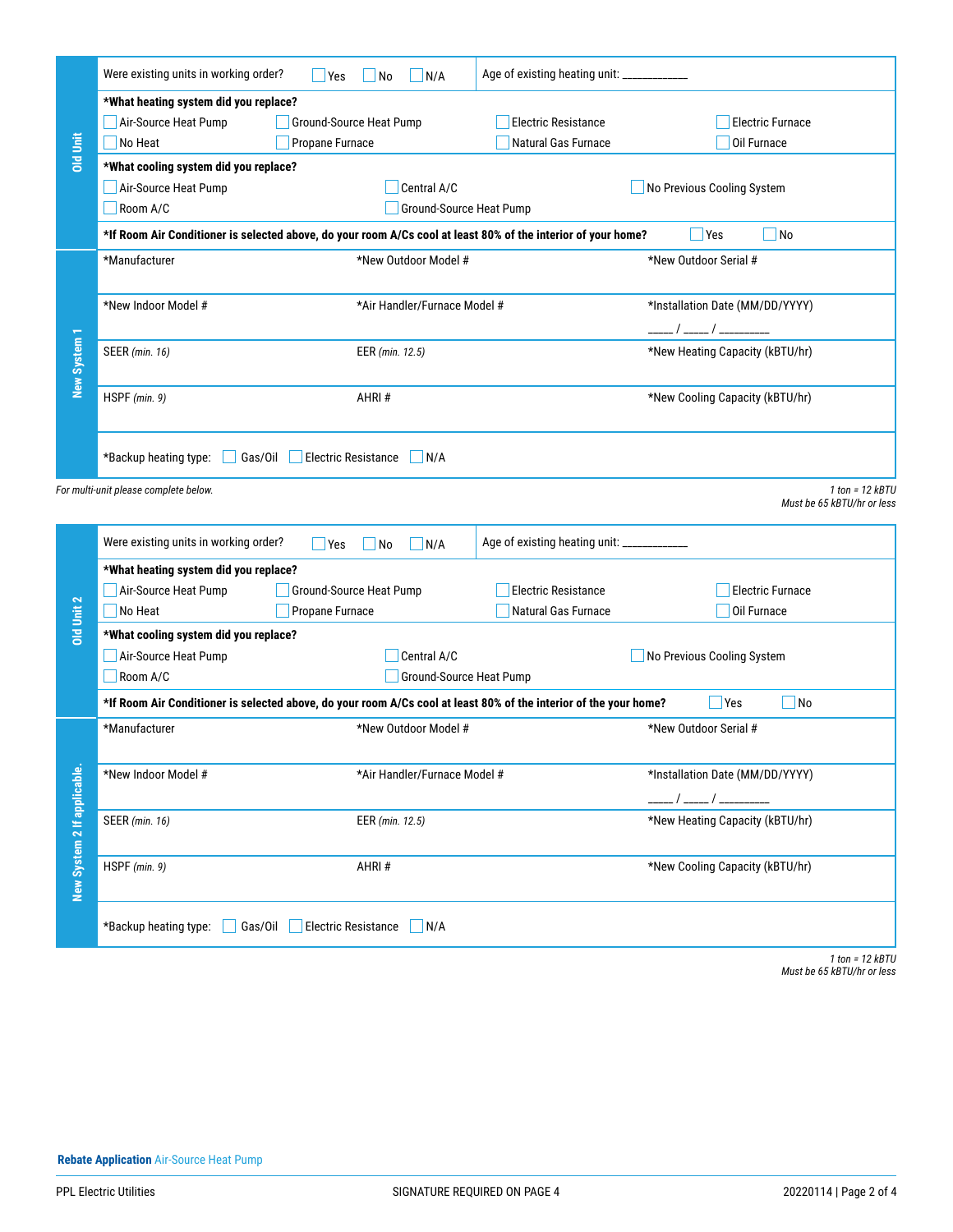| <b>Sillu</b><br>홂<br>둠<br>Retr<br>ত<br>듦<br>Comprehe | Eligible for comprehensive retrofit bonus                                                                                          |                                                                                                                                              |  |  |  |
|------------------------------------------------------|------------------------------------------------------------------------------------------------------------------------------------|----------------------------------------------------------------------------------------------------------------------------------------------|--|--|--|
|                                                      | <b>Rebate Amounts</b>                                                                                                              |                                                                                                                                              |  |  |  |
|                                                      | Tier 1 = \$250 additional rebate - Two major measures - Must be installed within<br>one calendar year - One must be weatherization | Tier 2 = \$350 additional rebate - Three or more major measures - Must be<br>installed within one calendar year - One must be weatherization |  |  |  |
|                                                      | <b>Major Measures</b>                                                                                                              |                                                                                                                                              |  |  |  |
|                                                      | WEATHERIZATION: Attic Insulation, Basement Wall Insulation,<br>Air Sealing                                                         | EFFICIENT EQUIPMENT: Heat Pump Water Heater, Air-Source Heat Pump,<br>Central AC, Ductless Heat Pump                                         |  |  |  |
|                                                      | *Indicates Required Field                                                                                                          |                                                                                                                                              |  |  |  |